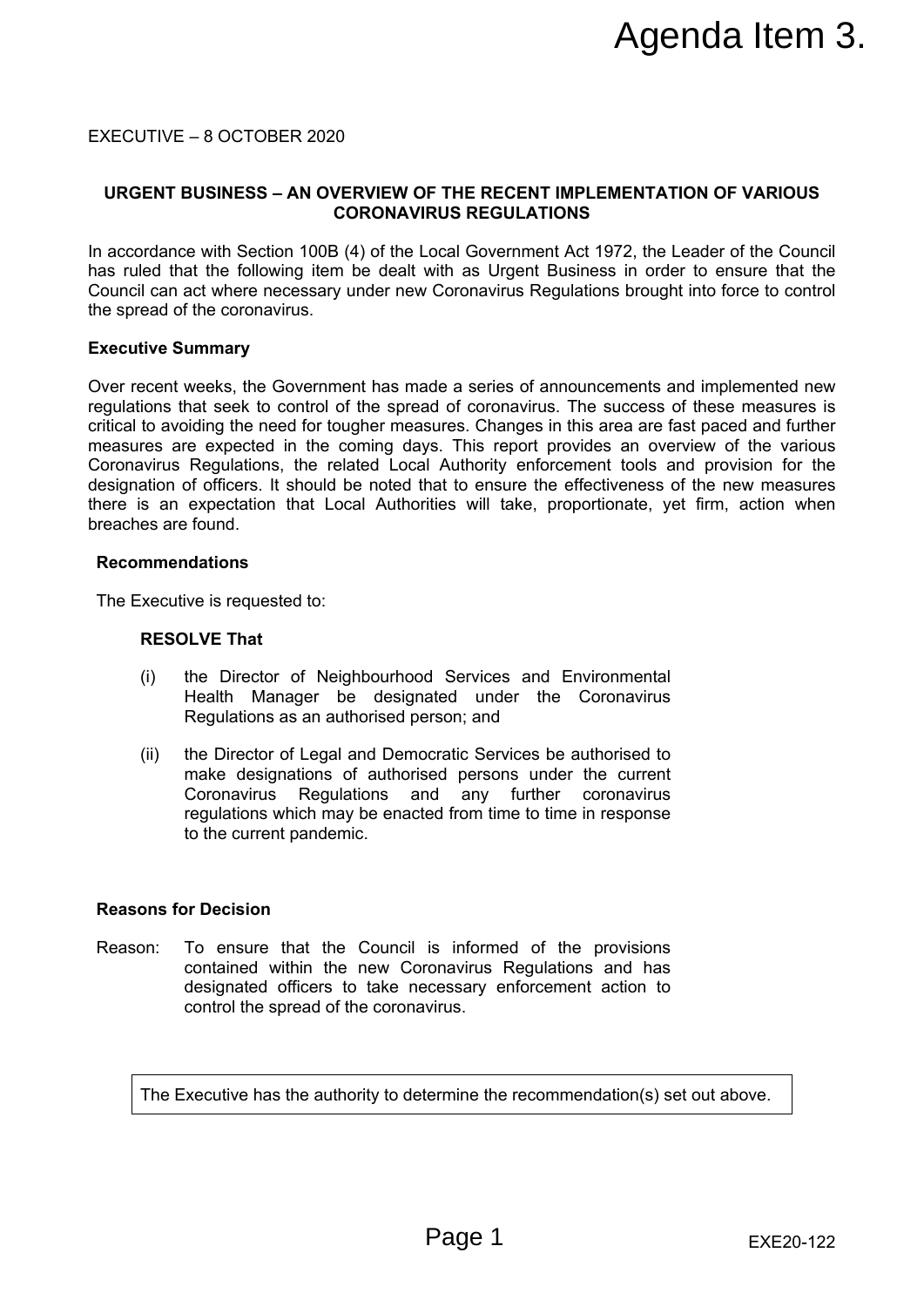| <b>Background Papers:</b> | None.                                                                                                    |
|---------------------------|----------------------------------------------------------------------------------------------------------|
| <b>Reporting Person:</b>  | Peter Bryant, Director of Legal and Democratic Services<br>Email: peter.bryant@woking.gov.uk, Extn: 3030 |
| <b>Contact Person:</b>    | Joanne McIntosh, Legal Services Manager<br>Email: joanne.mcintosh@woking.gov.uk, Extn: 3038              |
| <b>Portfolio Holder:</b>  | Councillor Cllr David Bittleston<br>Email: CllrDavid.Bittleston@woking.gov.uk                            |
|                           | <b>Shadow Portfolio Holder:</b> Councillor Ann-Marie Barker<br>Email: CllrAnn-Marie.Barker@woking.gov.uk |
| Date Published:           | 6 October 2020                                                                                           |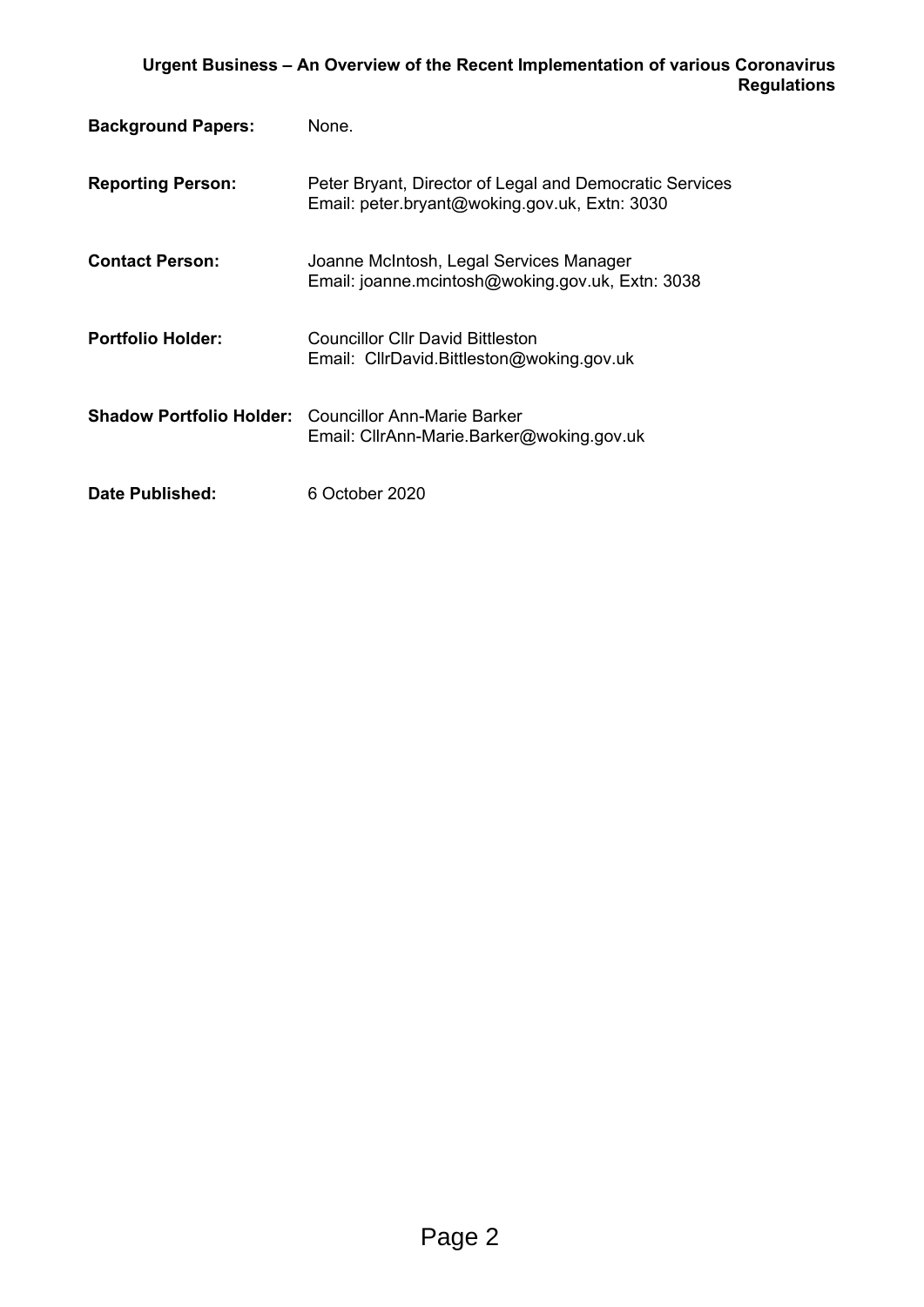# **1.0 Introduction**

- 1.1 Over recent weeks, the Government has made a series of announcements and implemented new regulations that seek to control of the spread of coronavirus. The success of these measures is critical to avoiding the need for tougher measures. Changes in this area are fast paced and further measures are expected in the coming days. A wide range of enforcement tools have been made available to the Council under various Coronavirus Regulations.
- 1.2 To date the following list of regulations have been brought into force. Unless otherwise stated in the report I shall refer to the below collectively as the Coronavirus Regulations.
	- The Health Protection (Coronavirus, Restrictions) (England) Regulations 2020 (as amended)
	- The Health Protection (Coronavirus, Restrictions) (No.2) (England) Regulations 2020 (SI 2020/684), as amended
	- The Health Protection (Coronavirus, Restrictions) (Obligations of Undertakings) (England) Regulations 2020 (SI 2020/1008) (as amended)
	- The Health Protection (Coronavirus, Restrictions) (Self-Isolation) (England) Regulations 2020
	- The Health Protection (Coronavirus, Collection of Contact Details etc and Related Requirements) Regulations 2020 (SI 2020/1005)
	- The Health Protection (Coronavirus, Wearing of Face Coverings in a Relevant Place) (England) Regulations 2020 (SI 2020/791), as amended
- 1.3 This report provides an overview of the Coronavirus Regulations and the related Local Authority enforcement tools, some of which will be familiar as they have been subject to extensive media coverage. It also requests the designation of officers within the Council to take such action under the Coronavirus Regulations as may be necessary from time to time. It should be noted that to ensure the effectiveness of the new measures there is an expectation that Local Authorities will take, proportionate, yet firm, action when breaches are found.

# **2.0 Coronavirus Restrictions**

2.1 Appendix 1 to this report provides an overview of the new powers introduced by the Coronavirus Regulations. It is anticipated that further regulations will be brought into force as the response to the pandemic changes in the months to come. Central Government guidance and template Fixed Penalty Notices (FPN) have been produced to assist Local Authorities with these new enforcement tools. It should be noted that the level of fines stipulated on FPN's is fixed by the Coronavirus Regulations and as such is not discretionary. The details are outlined in Appendix 1 and increase on sliding scale for repeat offenders.

# **3.0 Conclusions**

- 3.1 The report provides a high level overview of the new regulations and controls put in place to seek to control the spread of the coronavirus.
- 3.2 It is requested that the Director of Neighbourhood Services and Environmental Health Manager be designated as authorised persons whom can take necessary enforcement action under the Coronavirus Regulations.
- 3.3 A wide range of new restrictions have been introduced in very quick succession. These restrictions come with a range of enforcement powers and an expectation that they shall be used when necessary. Given the speed that the Coronavirus Regulations have been introduced it is requested that authority be delegated to the Director of Legal and Democratic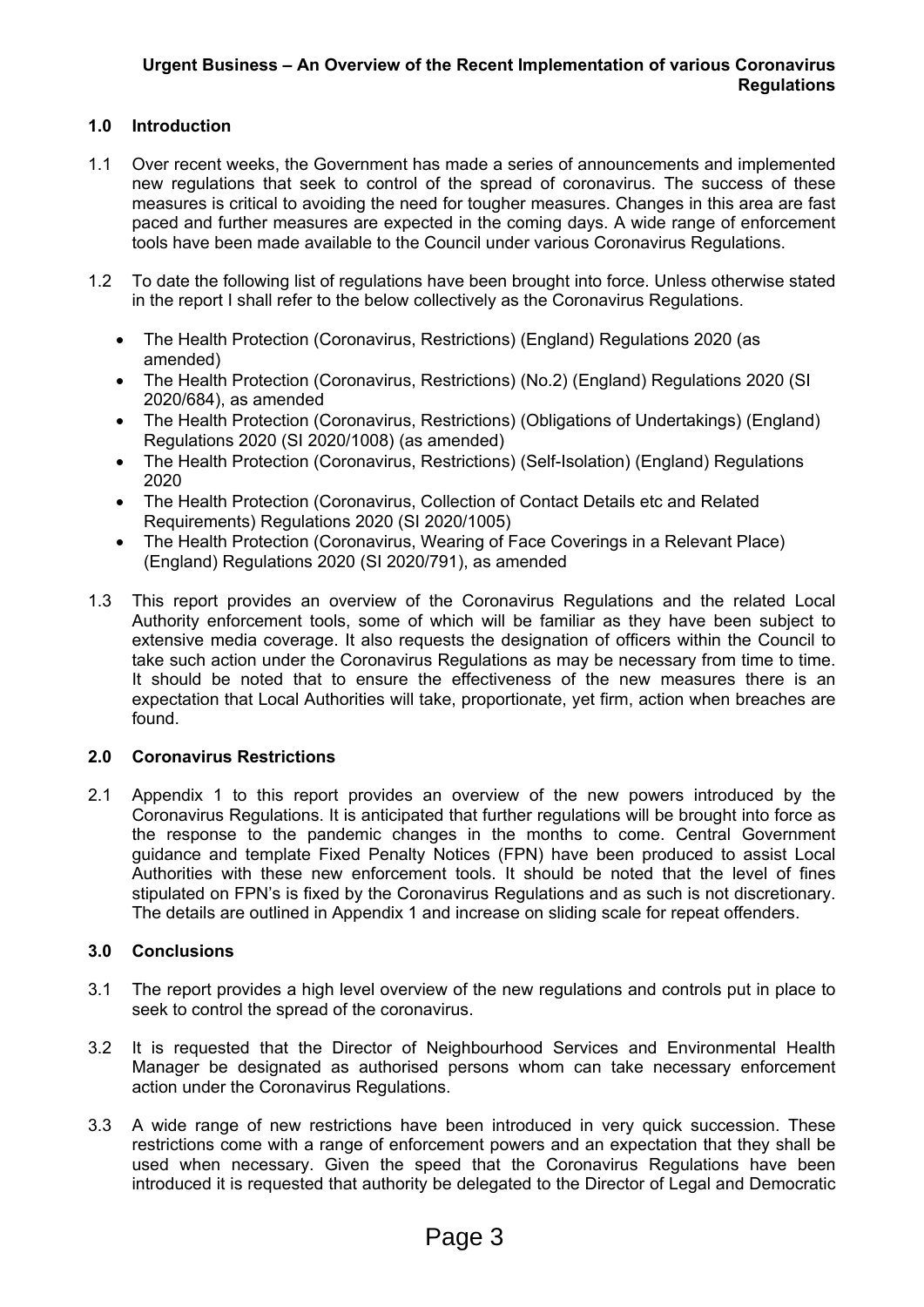Services to designate officers to act as an authorised person under any further regulations introduced during the pandemic. This will enable the Council to take steps as quickly as possible following the introduction of any further regulations. It is proposed that any further regulations and the implications thereof be reported to the CMG and Group Leaders meeting as and when they arise to ensure that Councillors are fully informed and engaged in this fast moving area.

### **4.0 Implications**

Financial

- 4.1 It should be noted that payment of FPN's will result in some income for the Council. However, the costs of enforcement is likely to be more than any income received. In respect of the enforcement of regulations applicable to local lockdowns the receipt of payment of FPN's is currently centralised.
- 4.2 To date, the Council has not received any funding towards the enforcement of these provisions.

#### Human Resource/Training and Development

4.3 The Environmental Health Department is likely to find a further increase in workload.

#### Community Safety

4.4 The enforcement of the Coronavirus Regulations shall ensure the physical safety and wellbeing of the community.

Risk Management

4.5 None arising from this report.

**Sustainability** 

4.6 None arising from this report.

**Equalities** 

4.7 Those most vulnerable in society shall benefit from the effective use of enforcement tools introduced to reduce the spread of the virus.

# Safeguarding

- 4.8 None arising from this report.
- **5.0 Consultations**
- 5.1 None.

REPORT ENDS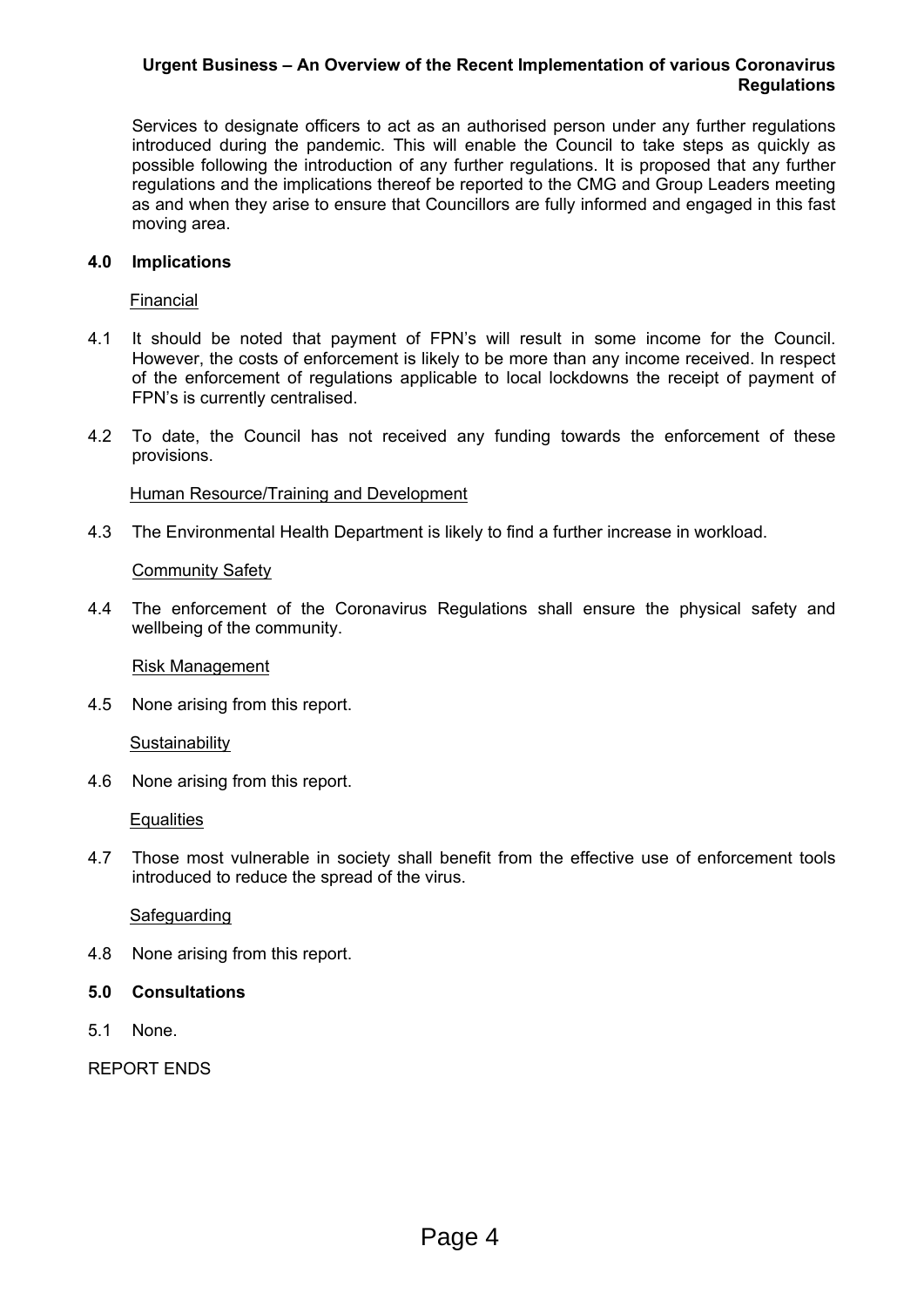Appendix 1

# **Summary of new Coronavirus legal powers**

### **Closure of businesses**

**Regulations:** The Health Protection (Coronavirus Restrictions) (No.2) (England) Regulations 2020, as amended. (Regulation 4)

**Scope:** The requirement applies to closure of certain businesses such as nightclubs, dance halls, discotheques etc and sexual entertainment venues and hostess bars

**Detail:** specified business types must remain closed to the public

**Authority**: The Secretary of State has enabled **all** local authorities in England (District, County and Unitary authorities) to enforce Regulation 4. The Secretary of State's designation letter is available at: www.gov.uk/government/publications/further-businesses-and-premises-to-close.

**Enforcement tools:** The regulations provide for prohibition notices, fixed penalty notices, criminal proceedings. In addition, there is a broad power to take such action as is necessary to enforce any requirement.

**Fixed Penalty Fine:** If paid within 14 days £50, otherwise £100. For a 2<sup>nd</sup> – 6<sup>th</sup> offences, sums are specified from £200 - £3200.

# **Opening Times**

**Regulations:** The Health Protection (Coronavirus Restrictions) (No.2) (England) Regulations 2020, as amended. (Regulation 4A)

**Scope:** The requirement applies to:

Restaurants, cafes, bars, pubs, social clubs and casinos.

Businesses providing takeaway food or drink, other than supermarkets, convenience stores, corner shops, newsagents, pharmacist and chemists, petrol stations.

Bowling alleys, cinemas, theatres, bingo halls and concert halls.

Amusement arcades or other indoor leisure centres or facilities.

Funfairs (indoors or outdoors), theme parks and adventure parks and activities.

**Detail:** A person must not carry on a restricted business or provide a restricted service between the hours of 22.00 and 05.00 other than for delivery and drive-thru service of takeaway food or drink and in the case of a cinema, theatre or concert hall, concluding a performance that began before 22.00; or at a motorway service area.

**Authority:** The Secretary of State has enabled **all** local authorities in England (District, County and Unitary authorities) to enforce Regulation 4A. As above.

**Enforcement tools:** The regulations provide for prohibition notices, fixed penalty notices, criminal proceedings. In addition, there is a broad power to take such action as is necessary to enforce any requirement.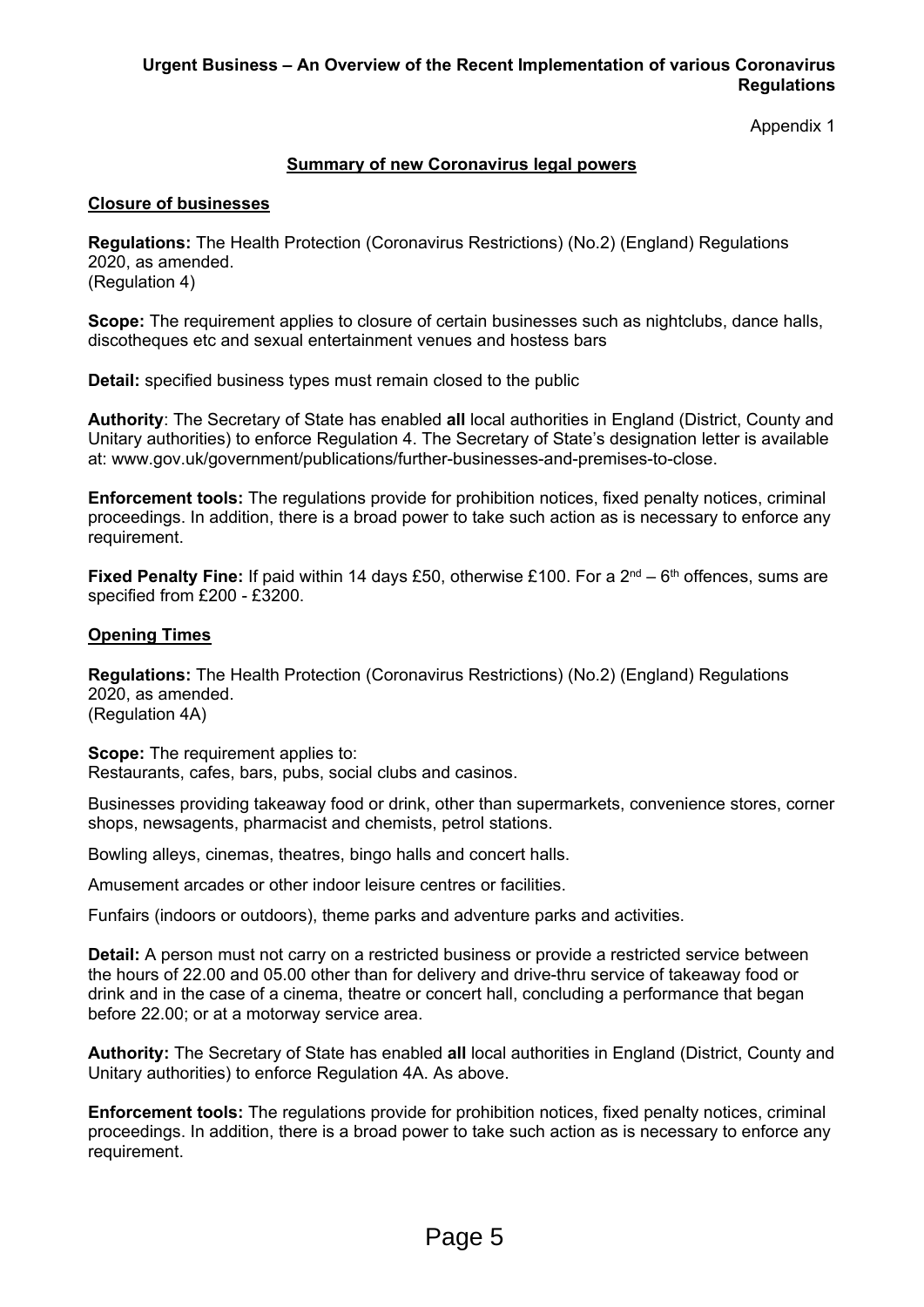**Fixed Penalty Fine:** If paid within 14 days £50, otherwise £100. For a 2<sup>nd</sup> – 6<sup>th</sup> offences, sums are specified from £200 - £3200.

# **Table Service**

**Regulations:** The Health Protection (Coronavirus Restrictions) (No.2) (England) Regulations 2020, as amended. (Regulation 4B)

**Scope***:* The requirement applies to; restaurants, cafes, bars, pubs, social clubs and casinos (All licensed premises).

**Detail:** In the case of a business that serves alcohol for consumption on the premises (both indoor and outdoor), food and drink may be sold for consumption on the premises only if:

- The food and drink is ordered by and served to a customer who is seated on the premises; and - The business must take all reasonable steps to ensure that the customer remains seated while consuming the food or drink on the premises.

**Authority***:* The Secretary of State has enabled **all** local authorities in England (District, County and Unitary authorities) to enforce Regulation 4B. As above.

**Enforcement tools:** The regulations provide for prohibition notices, fixed penalty notices, criminal proceedings. In addition, there is a broad power to take such action as is necessary to enforce any requirement.

**Fixed Penalty Fine:** If paid within 14 days £50, otherwise £100. For a 2<sup>nd</sup> – 6<sup>th</sup> offences, sums are specified from £200 - £3200.

# **Rule of 6 and social distancing in hospitality settings**

**Regulations:** The Health Protection (Coronavirus, Restrictions) (Obligations of Hospitality Undertakings) (England) Regulations 2020

**Scope:** The requirements apply to: pubs, cafes, restaurants and other businesses that provide food or drink for consumption on the premises.

**Detail:** A business must take all reasonable measures to ensure that:

• no bookings for a table are accepted for a group of more than six persons unless one of the exemptions in the Coronavirus Restrictions Regulations (Regulation 5) applies;

• no persons are admitted to the premises in a group of more than six, unless one of the exemptions in the Coronavirus Restrictions Regulations (Regulation 5) applies; and • there is no mingling between groups other than where permitted by the Coronavirus Restrictions Regulations (Regulation 5).

In addition, the business must take all reasonable measures to ensure that an appropriate distance is maintained between tables occupied by different qualifying groups. An appropriate distance is at least two metres; or at least one metre if one or more additional measures are taken to limit the risk of transmission of the coronavirus between people sitting at different tables, eg, screens

**Authority***:* Local authorities and local authority officers designated in respect of the Coronavirus Restrictions Regulations are considered to be designated for the purposes of these regulations. See reference to Secretary of State letter as above.

**Enforcement tools:** The regulations provide for fixed penalty notices and criminal proceedings.